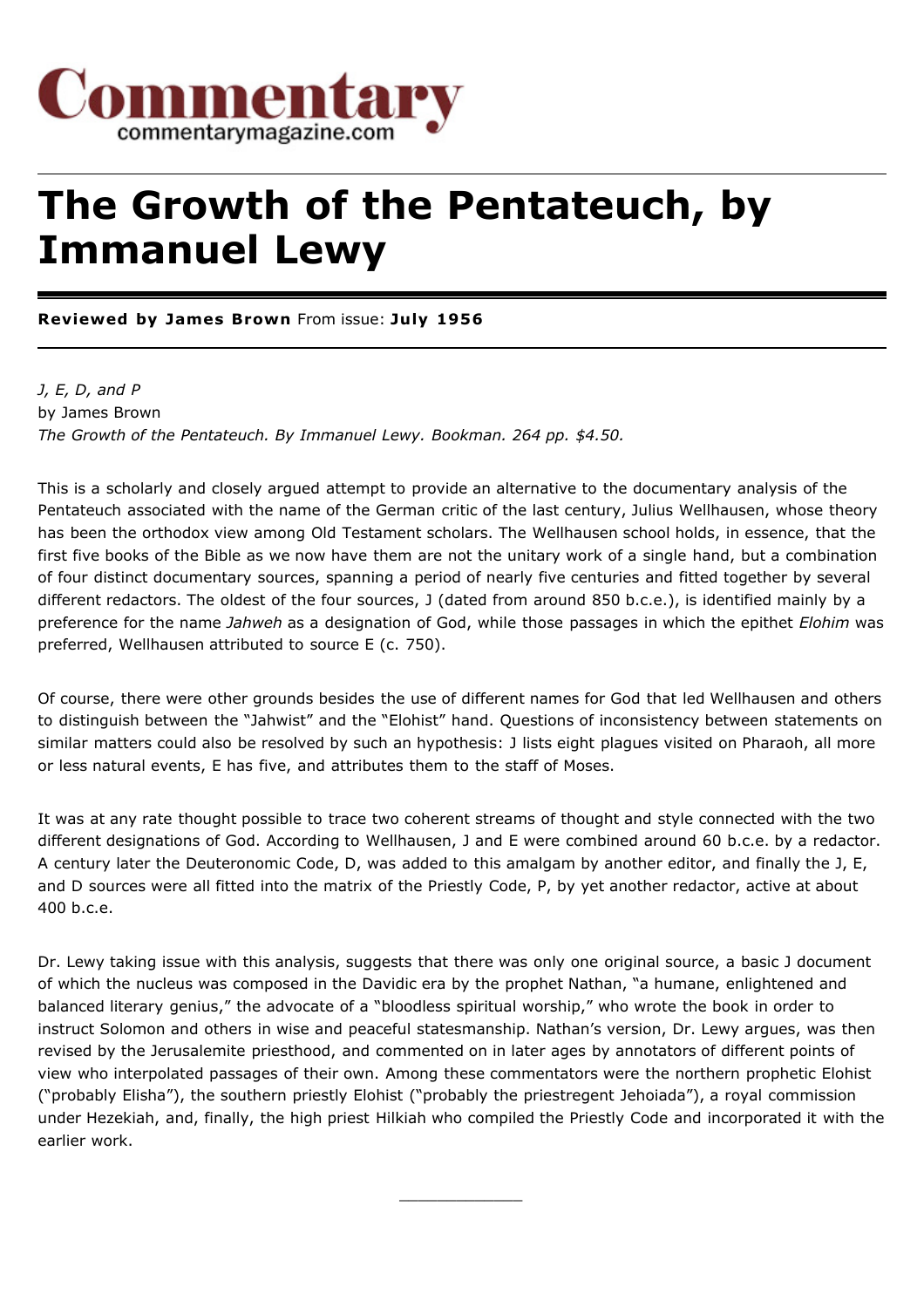Dr. Lewy's theory, however, much as it differs from the Wellhausen analysis in detail, still suffers from the same radical defects. Like Wellhausen, he sees the Pentateuch as a book in the modern sense, whereas it now seems clear that the text is rather a setting down of various oral traditions, which would account in large part for its "formlessness." Moreover, as the liveliest contemporary school of Old Testament studies, the Scandinavian, has pointed out, it is doubtful that we can isolate the traditional sources on the grounds of such factors as linguistic or ideological preferences. (See my article "The New Old Testament" in commentary, April 1956.) These scholars would say that to approach the Pentateuch in this way is to bring to ancient texts a point of view which belongs rather to post-Renaissance science: what seem obscurities and contradictions to us are habits of mind natural enough at the Old Testament stage, and they cause trouble only to a Western logic deficient in its appreciation of Hebrew psychology, and unaware of the role of oral tradition in ancient culture. In speaking of ancient books, we must think not of "documents" but, in the words of the Uppsala Professor Ivan Engnell, of "units of oral tradition, complexes of tradition and collections of tradition, together with circles of traditionists and schools within which these traditions were handed on, often through several generations." Such strata as J and E may once have existed, but they were so early interwoven in oral transmission that it is impossible now to isolate them.

This position gives rise to a more likely theory of how the Pentateuch came into being than the Wellhausen analysis or Dr. Lewy's. It holds that Genesis, Exodus, Leviticus, and Numbers form a Tetrateuch that was composed in post-Exilic times on the basis of traditional oral material rather than of written sources, by the last transmitter of that material who set his stamp on the whole. The fifth book, Deuteronomy, is sharply distinguished from this complex—is seen instead as a kind of introductory section to the historical books Joshua through Kings, which together made up a chronicle of the history of Israel from the point of view of the Deuteronomic code. This chronicle, originally distinct from the Tetrateuch, was nevertheless written into the end of it. Later the whole complex was split up into our present books, but only after the original unities had been forgotten.

The Scandinavian theory has its difficulties, particularly in its tendency to play down the stylistic and ideological differences in the Pentateuch, as well as in the way it makes light of such sheer contradictions as we find in the two accounts of the Creation with their different order of events. It is a far cry from Dr. Lewy's methods and results, but all things considered, it provides an approach that may very well lead to a more satisfactory solution of the problems of Old Testament scholarship than any we have yet had.

 $\overline{\phantom{a}}$ 

## **ABOUT THE AUTHOR**

## **AGREE? DISAGREE? WRITE A LETTER TO THE EDITOR**

Let us know what you think! Send an email to editor@commentarymagazine.com